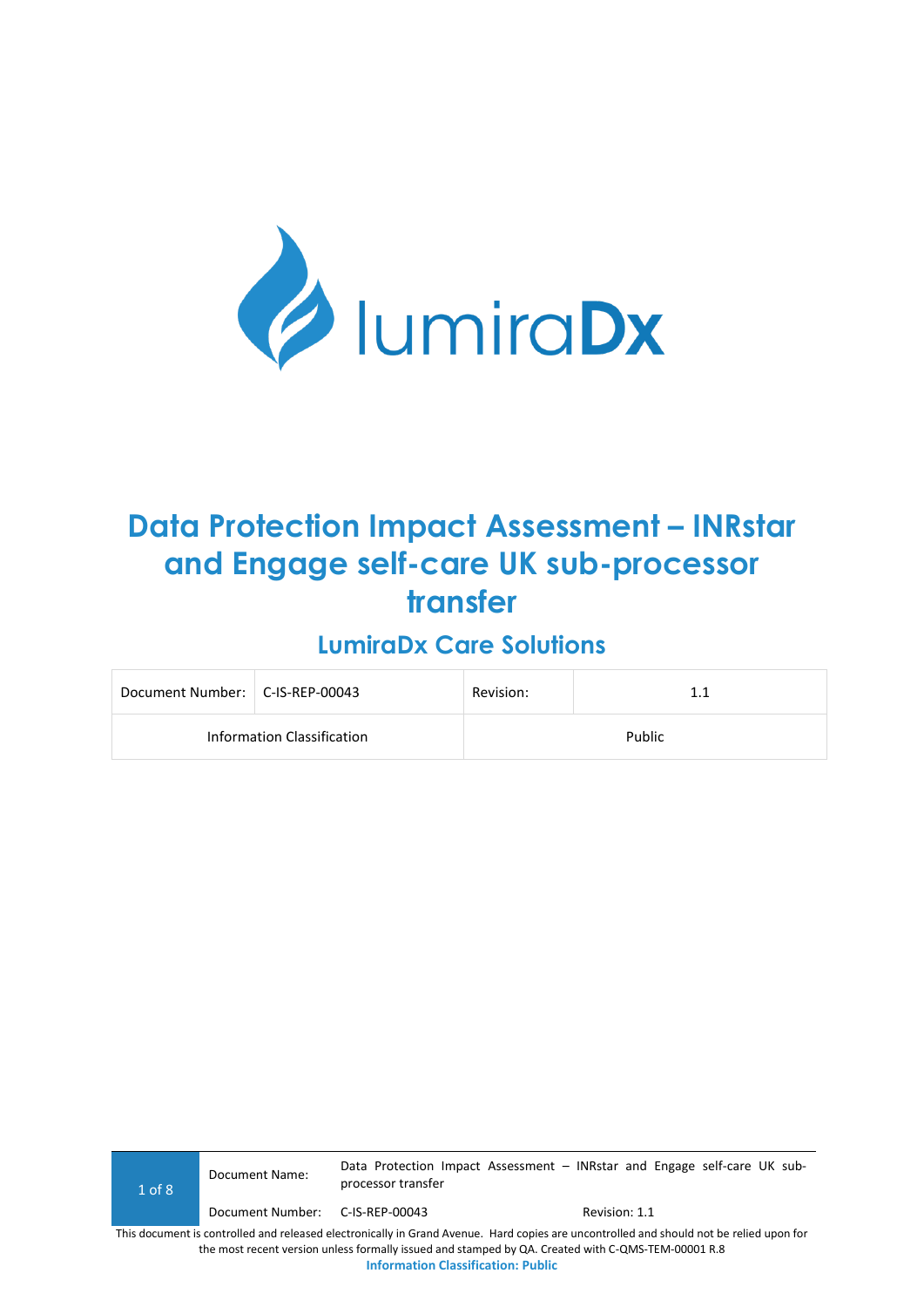## **Contents**

| 1.   |  |
|------|--|
| 2.   |  |
| 3.   |  |
| 4.   |  |
| 5.   |  |
| 5.1. |  |
| 5.2. |  |
| 6.   |  |
| 6.1. |  |
| 6.2. |  |
| 6.3. |  |
| 6.4. |  |
| 6.5. |  |
| 6.6. |  |
| 7.   |  |
| 7.1. |  |
| 7.2. |  |
| 8.   |  |
| 8.1. |  |
| 8.2. |  |
| 8.3. |  |
| 9.   |  |
| 10.  |  |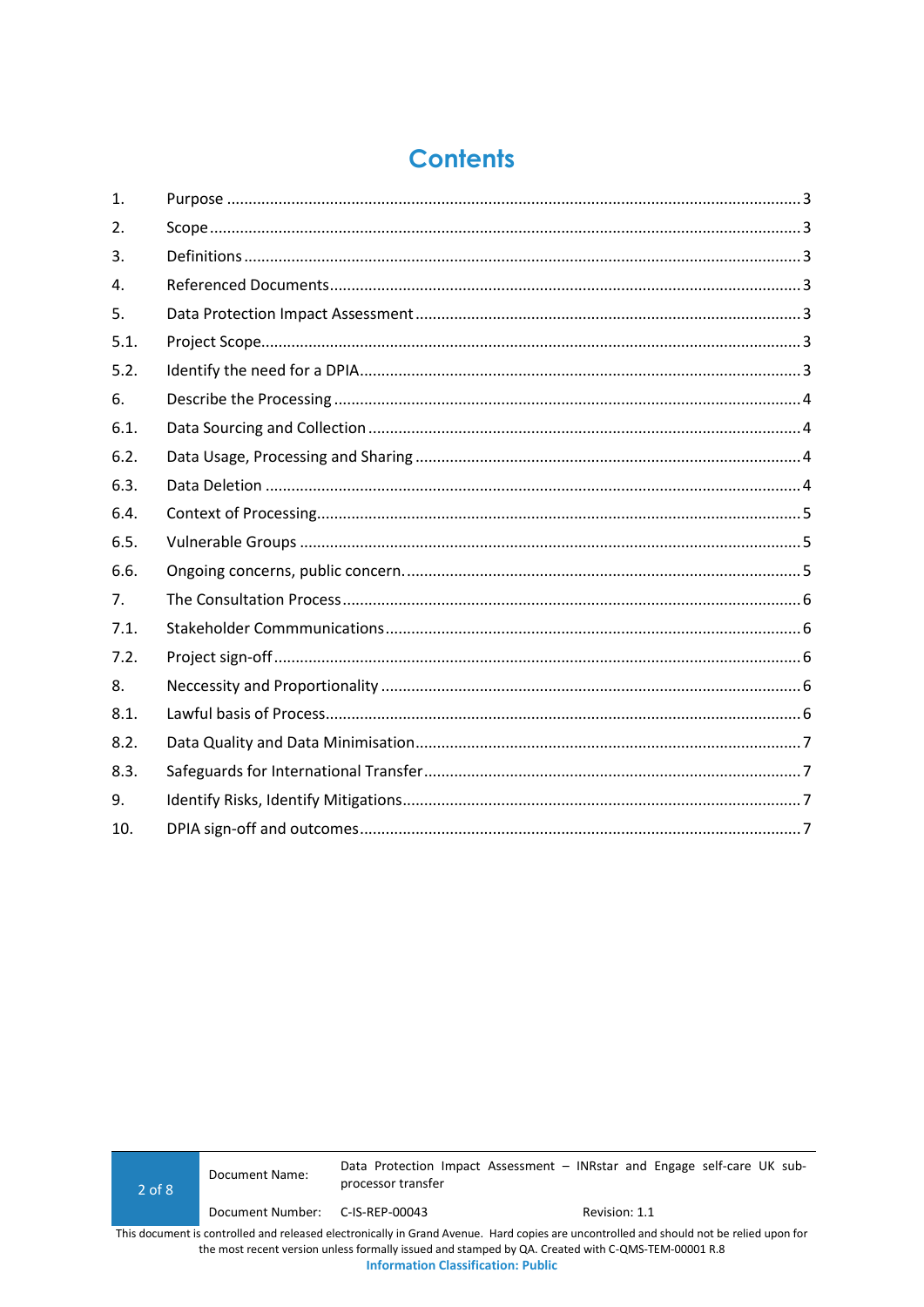### <span id="page-2-0"></span>**1. Purpose**

This document is a Data Protection Impact Assessment to support the migration of data from an existing infrastructure as a service sub-processor to a new public cloud infrastructure as a service sub-processor.

### <span id="page-2-1"></span>**2. Scope**

Data Protection Impact Assessment for the migration of INRstar UK, engage self-care UK services to a new UK based IaaS sub-processor.

### <span id="page-2-2"></span>**3. Definitions**

Please refer to document C-QMS-IND-00001 for definitions and abbreviations.

### <span id="page-2-3"></span>**4. Referenced Documents**

The following documents are referenced within this procedure:

| Document Number   Document Title |  |
|----------------------------------|--|
|                                  |  |

## <span id="page-2-4"></span>**5. Data Protection Impact Assessment**

*Explain broadly what the project aims to achieve and what type of processing of personally identifiable data it involves. It may be helpful to refer or link to other documents, such as a project proposal. Summarise here why the need for a DPIA has been identified.*

### <span id="page-2-5"></span>5.1. Project Scope

- 5.1.1. This project is to transfer INRstar UK, engage self-care UK and associated services, including all data to a new infrastructure as a service (IaaS) sub-processor.
- 5.1.2. This project is being undertaken to:
	- a) Improve the confidentiality of information,
	- b) Improve the integrity and uptime of the applications,
	- c) Leverage improved application performance, application and security monitoring,
	- d) Align with improved infrastructure security measures,
	- e) Move to an IaaS subprocessor with a wider pool of technical expertise.

### <span id="page-2-6"></span>5.2. Identify the need for a DPIA

- 5.2.1. It has been identified a DPIA is required for this project as the data involved in this project shall contain identifiable data, special category data including data concerning healthcare as described under GDPR and the Data Protection Act 2018.
- 5.2.2. The data being processed is set out within the Privacy Policy and End User License Agreements for the respective products, available on the LumiraDx Care Solutions website or on request from an account manager.

| 3 of 8                                                                                                                                  | Document Name:                  | Data Protection Impact Assessment - INRstar and Engage self-care UK sub-<br>processor transfer |  |               |  |  |  |
|-----------------------------------------------------------------------------------------------------------------------------------------|---------------------------------|------------------------------------------------------------------------------------------------|--|---------------|--|--|--|
|                                                                                                                                         | Document Number: C-IS-REP-00043 |                                                                                                |  | Revision: 1.1 |  |  |  |
| This document is controlled and released electronically in Grand Avenue. Hard copies are uncontrolled and should not be relied upon for |                                 |                                                                                                |  |               |  |  |  |

This document is controlled and released electronically in Grand Avenue. Hard copies are uncontrolled and should not be relied upon for the most recent version unless formally issued and stamped by QA. Created with C-QMS-TEM-00001 R.8 **Information Classification: Public**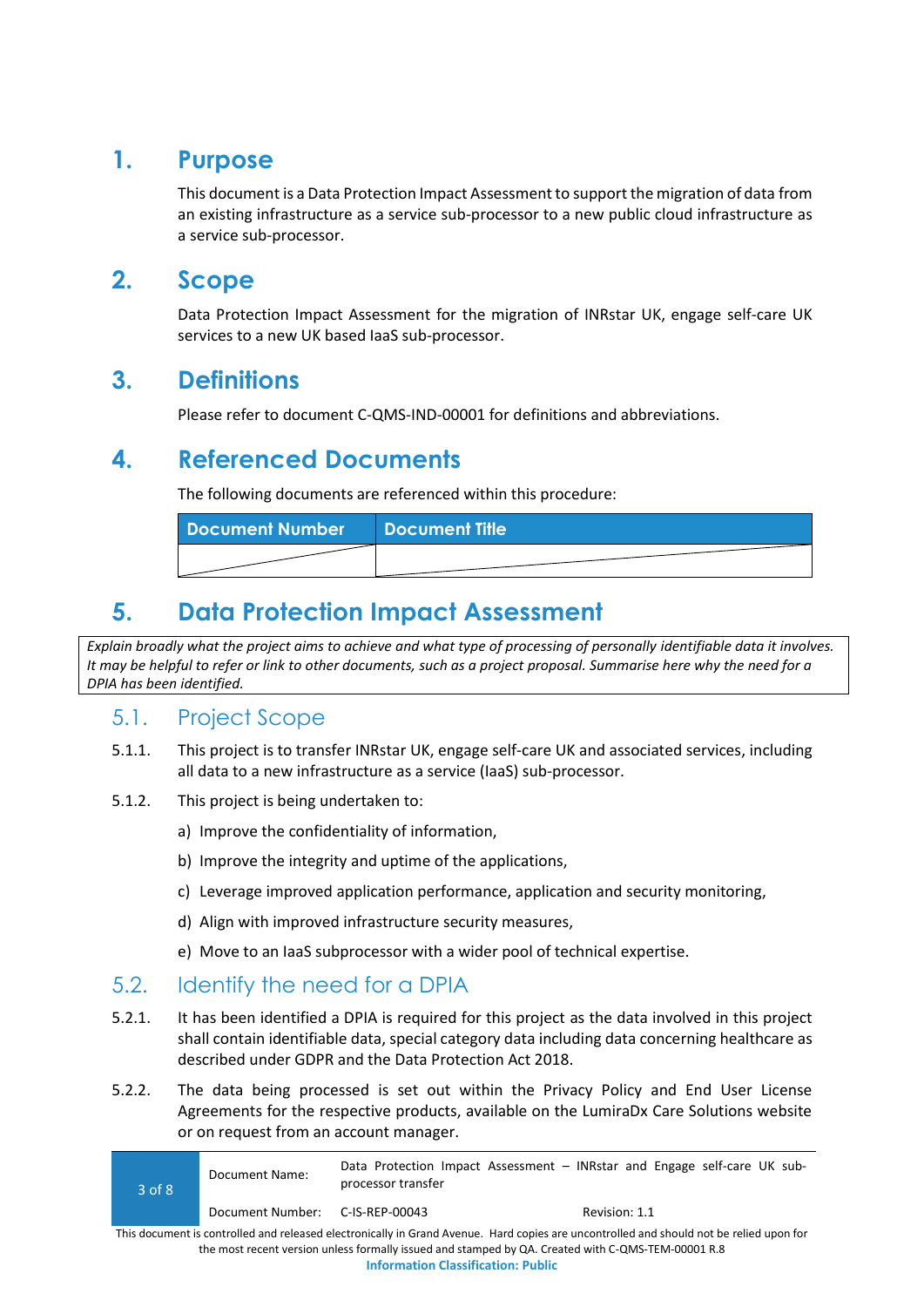- 5.2.3. The data may also have limited reference to individuals housed in prisons, mental health facilities or other sensitive care services.
- 5.2.4. Identifiable data may be linked within the INRstar application to gain limited reference to individuals providing healthcare to prisons, mental health services, high risk individuals.
- 5.2.5. LumiraDx Care Solutions UK Ltd consider this activity a large-scale processing of data, based on recital 91 guidance "large-scale processing operations which aim to process a considerable amount of personal data at regional, national or supranational levels and which could affect a large number of data subjects and which are likely to result in a high risk".

## <span id="page-3-0"></span>**6. Describe the Processing**

Describe how the data will be collected, used, stored, and deleted. What is the source of the data? Will the data be shared with anyone? It may be useful to refer to a flow diagram or other way of describing data flows. What types of processing identified as likely high risk are involved?

Describe the scope of the processing: what is the nature of the data, and does it include special category or criminal offence data? How much data will be collected and processed? How often? How long will it be kept? How many individuals are affected? What geographical area does it cover?

#### <span id="page-3-1"></span>6.1. Data Sourcing and Collection

- 6.1.1. Data processed during this project shall be sourced directly from:
	- a) Existing data within INRstar UK and associated services,
	- b) Existing data within engage self-care app and associated services,
- 6.1.2. No additional data shall be collected, cross-referenced, or processed during this project.

#### <span id="page-3-2"></span>6.2. Data Usage, Processing and Sharing

- 6.2.1. Data shall be processed to:
	- a) Generate anonymised data for test-runs of the transfer process to validate the clinical, quality management and information security management systems acceptance of the transfer.
	- b) To transfer the data to the new sub-processor (the project)
- 6.2.2. Data shall be accessible by a very limited number of individuals involved in the transfer project, the individuals haver undergone appropriate training, awareness of the project plan and are vetted as part of the recruitment and contract HR processes.
- 6.2.3. All data stored within INRstar, engage self-care and associated services shall be transferred.

#### <span id="page-3-3"></span>6.3. Data Deletion

- 6.3.1. Access keys to decrypt original data sets shall be destroyed within 90 days of the project completion. This will render the data unreadable.
- 6.3.2. Data storage will be returned to a shared pool and overwritten over time.
- 6.3.3. A letter of attestation will be provided by the existing sub-processor to confirm the key deletion and over write.

| 4 of 8                                                                                                                                                                                                                                        | Document Name:   | Data Protection Impact Assessment - INRstar and Engage self-care UK sub-<br>processor transfer |  |               |  |  |
|-----------------------------------------------------------------------------------------------------------------------------------------------------------------------------------------------------------------------------------------------|------------------|------------------------------------------------------------------------------------------------|--|---------------|--|--|
|                                                                                                                                                                                                                                               | Document Number: | C-IS-REP-00043                                                                                 |  | Revision: 1.1 |  |  |
| This document is controlled and released electronically in Grand Avenue. Hard copies are uncontrolled and should not be relied upon for<br>the most recent version unless formally issued and stamped by QA. Created with C-QMS-TEM-00001 R.8 |                  |                                                                                                |  |               |  |  |

**Information Classification: Public**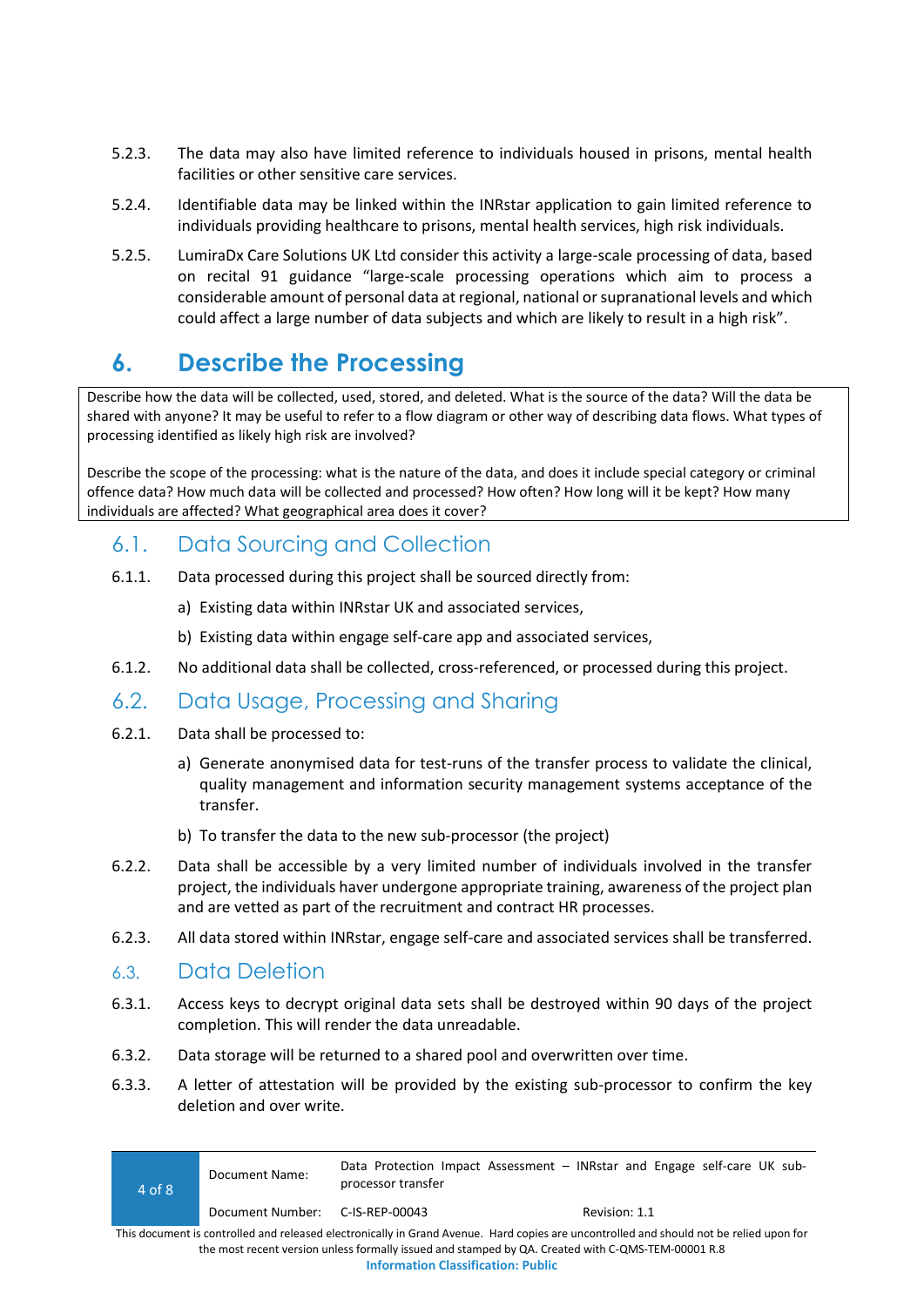- 6.3.4. Where copies of data are made during the project, the data, and where possible the data storage mechanism, shall be deleted after the transfer is complete.
- 6.3.5. All backup and disaster recovery data shall be deleted from the existing sub-processors systems no longer than 180 days from project completion.

Describe the context of the processing: what is the nature of the relationship with the individuals? How much control will they have? Would they expect their data to be used in this way? Do they include children or other vulnerable groups? Are there prior concerns over this type of processing or security flaws? Is it novel in any way? What is the current state of technology in this area? Are there any current issues of public concern that you should factor in? Have LumiraDx signed up to any approved code of conduct or certification scheme (once any have been approved)?

### <span id="page-4-0"></span>6.4. Context of Processing

- 6.4.1. LumiraDx Care Solutions UK Ltd is the manufactuer of INRstar CDSS and engage self-care products, in the context of this DPIA LumiraDx Care Solutions UK Ltd is a data processor operating on behalf of data controllers, primary healthcare providers and GP practices.
- 6.4.2. LumiraDx Care Solutions UK Ltd is the medical device manufacturer for INRstar.
- 6.4.3. LumiraDx Care Solutions UK Ltd is ISO 27001 certified.
- 6.4.4. LumiraDx Care Solutions UK Ltd is part of the LumiraDx Group.
- 6.4.5. The context of process (migration of data) is replacing one sub-processor (infrastructure as a service provider) for another sub-processor (infrastructure as a provider).

#### <span id="page-4-1"></span>6.5. Vulnerable Groups

- 6.5.1. The vast majority of data held within INRstar and engage self-care is individuals receiving health care and is therefore considered to be part of a vulnerable group.
- 6.5.2. A small number of individuals may also be in other vulnerable categories, such as children, people with disabilities etc.
- 6.5.3. As the vast majority of individuals identifiable within the data are vulnerable, controls are in place to protect vulnerable data and be suitable for non-vulnerable or highly vulnerable individuals.

#### <span id="page-4-2"></span>6.6. Ongoing concerns, public concern.

- 6.6.1. LumiraDx Care Solutions has not identified an on-going or public concern in the transfer of data between sub-processors for the improvement of application safety, security and integrity.
- 6.6.2. The NHS promote an architectural principle to operate health systems in the public cloud unless there is no clear reason to do so. $1$

<sup>1</sup> https://digital.nhs.uk/about-nhs-digital/our-work/nhs-digital-architecture/principles/public-cloudfirst#summary

| 5 of 8 | Document Name:                  | Data Protection Impact Assessment – INRstar and Engage self-care UK sub-<br>processor transfer                                          |               |  |  |
|--------|---------------------------------|-----------------------------------------------------------------------------------------------------------------------------------------|---------------|--|--|
|        | Document Number: C-IS-REP-00043 |                                                                                                                                         | Revision: 1.1 |  |  |
|        |                                 | This demonstrated by the local released algebraically in Croad Ayana, Hard conjoc are used the dealed and chauld not be relied used for |               |  |  |

This document is controlled and released electronically in Grand Avenue. Hard copies are uncontrolled and should not be relied upon for the most recent version unless formally issued and stamped by QA. Created with C-QMS-TEM-00001 R.8 **Information Classification: Public**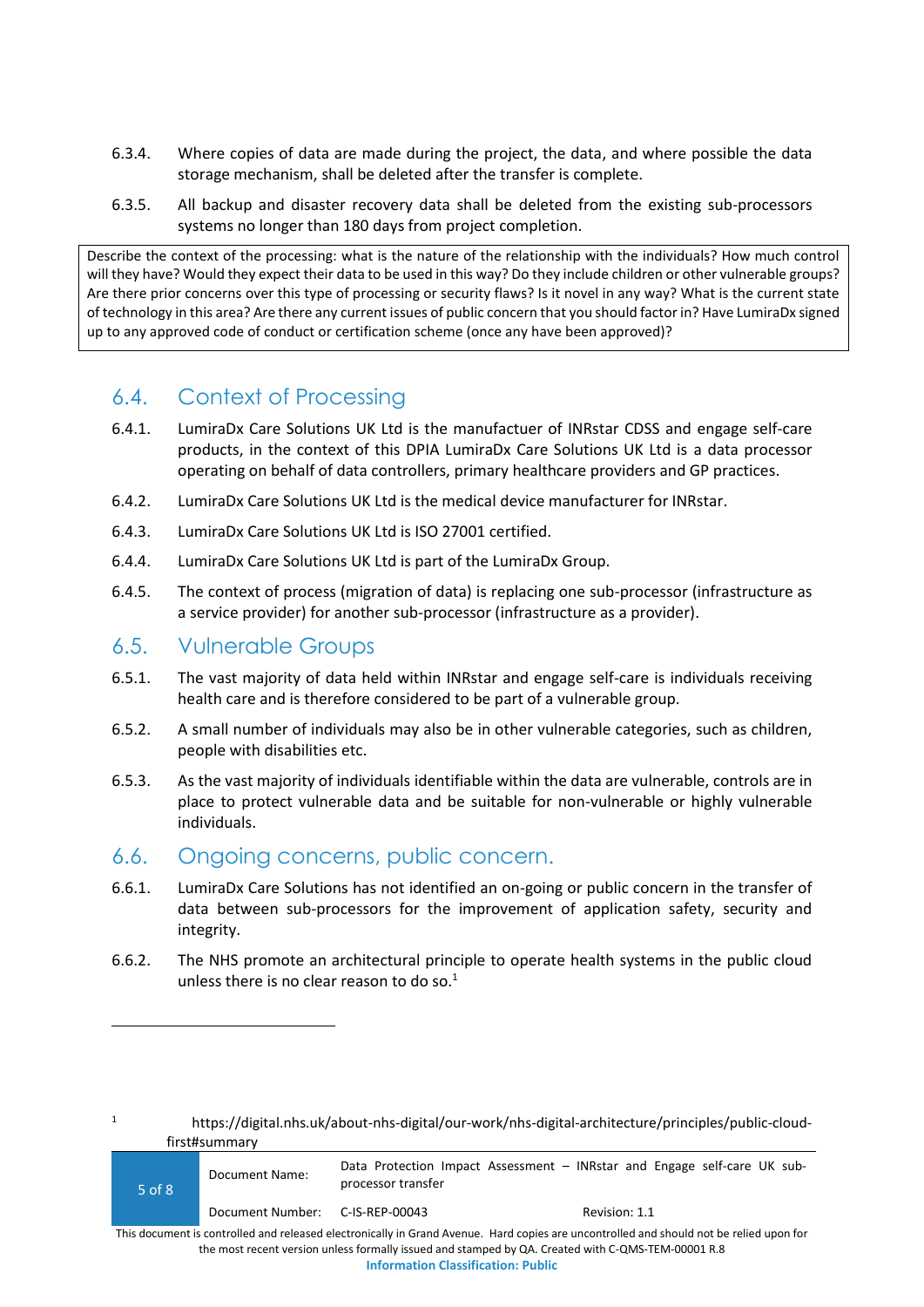## <span id="page-5-0"></span>**7. The Consultation Process**

Consider how to consult with relevant stakeholders: describe when and how other stakeholders will be consulted or justify why it is not appropriate to do so. Who else needs to be involved within your organisation? Are third party processors involved and is their assistance required? Is it necessary to consult information security experts, or any other experts?

### <span id="page-5-1"></span>7.1. Stakeholder Commmunications

- 7.1.1. A communications plan has been established to provide appropriate information to:
	- a) Data controllers, customer locations, and to provide information to customers to be passed on to patients on request,
	- b) Internal LumiraDx teams, senior management with responsibilities and the data protection officer,
	- c) Internal LumiraDx subject matter experts with appropriate technical and procedural expertise to ensure appropriate quality, clinical and security controls are adequate for this project.

### <span id="page-5-2"></span>7.2. Project sign-off

- 7.2.1. Project approval for the transfer of data shall go ahead once appropriate quality, clinical and security controls are assessed as adequate, sign-off shall be required from:
	- a) Chief Information Security Officer (LumiraDx Group)
	- b) Data Protection Officer (LumiraDx Group)
	- c) Head of Infrastructure (LumiraDx UK Ltd)
	- d) Medical Director (LumiraDx Care Solutions UK Ltd)
	- e) Clinical Safety Officer (LumiraDx Care Solutions UK Ltd)

## <span id="page-5-3"></span>**8. Neccessity and Proportionality**

Describe compliance and proportionality measures, in particular: what is the lawful basis for processing? Does the processing achieve your purpose? Is there another way to achieve the same outcome? How will function creep be prevented? How will data quality and data minimization be ensured? What information will be given to individuals? How will LumiraDx help to support their rights? What measures will be taken to ensure processors comply? What safeguards will be implemented for any international transfers?

### <span id="page-5-4"></span>8.1. Lawful basis of Process

- 8.1.1. Data controllers shall be notified of this project, and be provided a link to this DPIA prior to project initiation to allow appropriate time for data controllers and data subjects to request further information on the transfer of data.
- 8.1.2. Lawful basis determined per Article 6:
	- a) processing is necessary for the performance of a contract to which the data subject is party or to take steps at the request of the data subject prior to entering into a contract.

6 of 8 Document Name: Data Protection Impact Assessment – INRstar and Engage self-care UK subprocessor transfer Document Number: C-IS-REP-00043 Revision: 1.1 This document is controlled and released electronically in Grand Avenue. Hard copies are uncontrolled and should not be relied upon for

the most recent version unless formally issued and stamped by QA. Created with C-QMS-TEM-00001 R.8 **Information Classification: Public**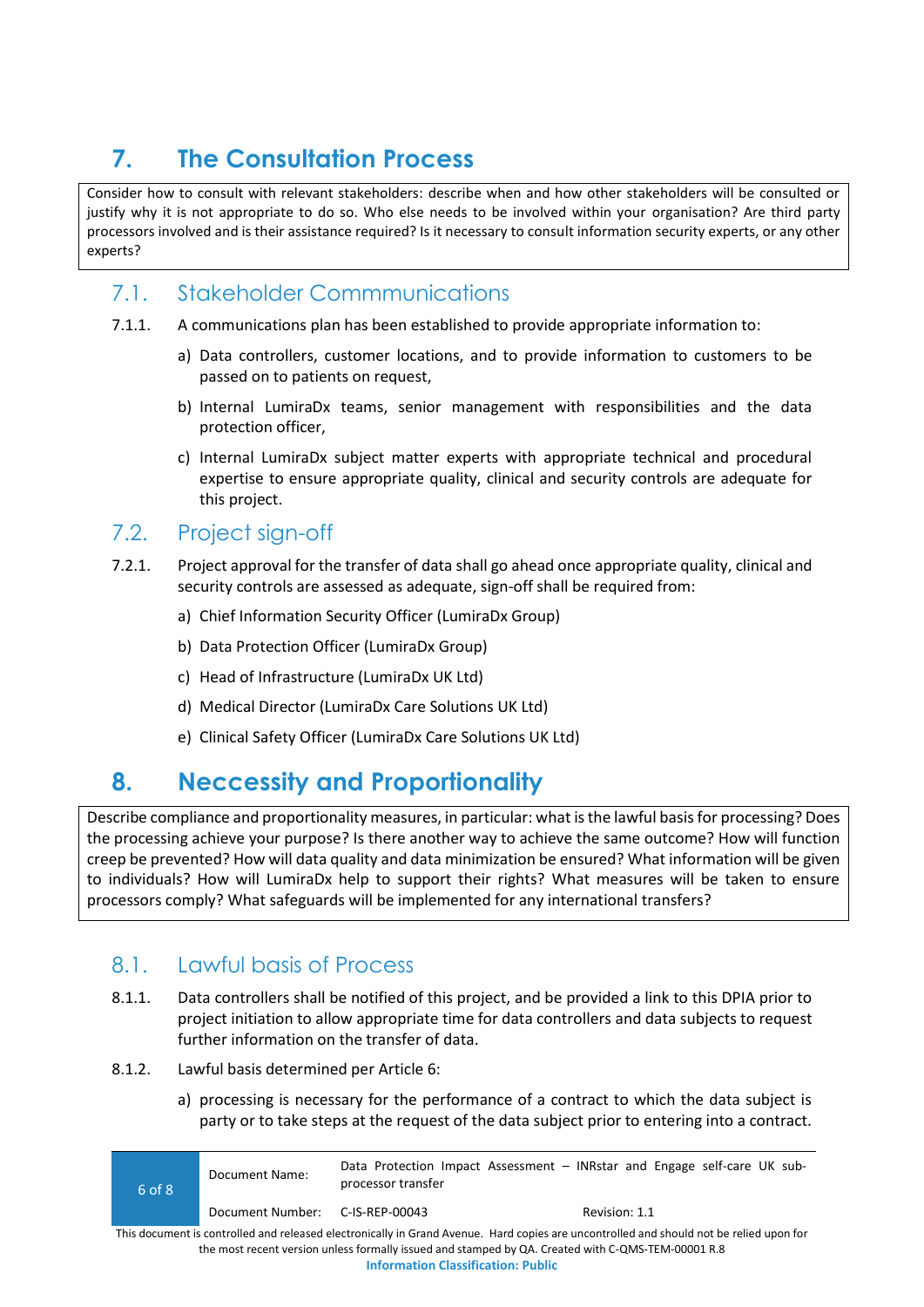- b) processing is necessary to protect the vital interests of the data subject or of another natural person.
- 8.1.3. At all times, natural persons and data subjects can exercise their data subject rights through the data controller, or by contactin[g dpo@lumiradx.com.](mailto:dpo@lumiradx.com)
	- a) In all instances, we will refer individuals to the Data Controller.
- <span id="page-6-0"></span>8.2. Data Quality and Data Minimisation
- 8.2.1. The INRstar UK, engage self-care UK and associated service data shall be copied and verified at each stage of the transfer process.
- 8.2.2. All copies shall be retained until the transfer is complete.
- <span id="page-6-1"></span>8.3. Safeguards for International Transfer
- 8.3.1. Data shall be not transferred outside of the UK.

## <span id="page-6-2"></span>**9. Identify Risks, Identify Mitigations**

The risk and impact assessment shall be conducted according to the LumiraDx Information Risk Management Methodology.

9.1.1. A risk assessment was conducted in-line with this DPIA.

## <span id="page-6-3"></span>**10. DPIA sign-off and outcomes**

| Item                                            |                  | Name/Date                                                                                                                                                                                                                                   | <b>Notes</b> |
|-------------------------------------------------|------------------|---------------------------------------------------------------------------------------------------------------------------------------------------------------------------------------------------------------------------------------------|--------------|
| Measures Approved by                            |                  | Alex Abbott 30/04/21                                                                                                                                                                                                                        |              |
| Residual risks approved by                      |                  | James Sharp, Head of Infrastructure                                                                                                                                                                                                         |              |
|                                                 |                  | Belinda Ehlers, Software Engineering Manager                                                                                                                                                                                                |              |
|                                                 |                  | Alex Abbott, CISO, DPO                                                                                                                                                                                                                      |              |
| DPO advice provided                             |                  | Alex Abbott 30/04/21                                                                                                                                                                                                                        |              |
| Summary of DPO advice:                          |                  |                                                                                                                                                                                                                                             |              |
| require a re-evaluation of the risk.            |                  | Migration can proceed on the basis that one of the key mitigating controls (integration of AWS logs into the SIEM and<br>MSSP) is implemented immediately after the migration. Any delay in integrating AWS logs into the MSSP service will |              |
| Alex Abbott<br>DPO advice accepted or overruled |                  |                                                                                                                                                                                                                                             |              |
| by                                              |                  |                                                                                                                                                                                                                                             |              |
| Comments: N/A                                   |                  |                                                                                                                                                                                                                                             |              |
| Consultation responses reviewed<br>by           |                  | N/A                                                                                                                                                                                                                                         |              |
| Comments: N/A                                   |                  |                                                                                                                                                                                                                                             |              |
| $7$ of $8$                                      | Document Name:   | Data Protection Impact Assessment - INRstar and Engage self-care UK sub-<br>processor transfer                                                                                                                                              |              |
|                                                 | Document Number: | C-IS-REP-00043<br>Revision: 1.1                                                                                                                                                                                                             |              |

This document is controlled and released electronically in Grand Avenue. Hard copies are uncontrolled and should not be relied upon for the most recent version unless formally issued and stamped by QA. Created with C-QMS-TEM-00001 R.8 **Information Classification: Public**